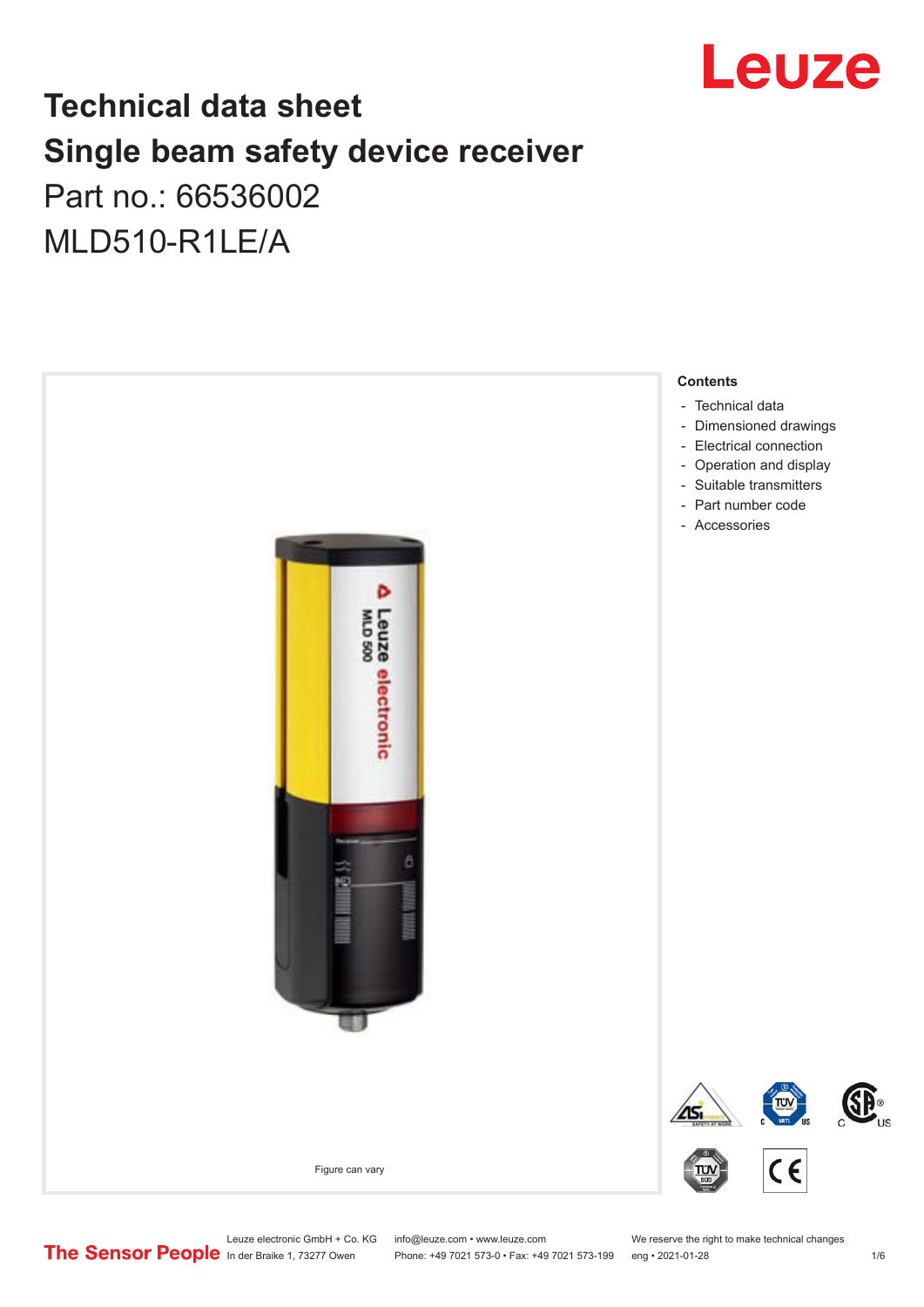## <span id="page-1-0"></span>**Technical data**

#### **Basic data**

| <b>Series</b>                    | <b>MLD 500</b>                                     |  |  |  |
|----------------------------------|----------------------------------------------------|--|--|--|
| <b>Special version</b>           |                                                    |  |  |  |
| <b>Special version</b>           | Connection socket for external muting<br>indicator |  |  |  |
|                                  | Reflective element for laser alignment<br>aid      |  |  |  |
| <b>Functions</b>                 |                                                    |  |  |  |
| <b>Functions</b>                 | Automatic restart                                  |  |  |  |
| <b>Characteristic parameters</b> |                                                    |  |  |  |
| <b>Type</b>                      | 4, IEC/EN 61496                                    |  |  |  |

| <b>TADE</b>            | 4, IEU/LIN 01490          |
|------------------------|---------------------------|
| <b>SIL</b>             | 3, IEC 61508              |
| <b>SILCL</b>           | 3, IEC/EN 62061           |
| Performance Level (PL) | e, EN ISO 13849-1:2008    |
| MTTF <sub>a</sub>      | 204 years, EN ISO 13849-1 |
| $PFH_{n}$              | 6.6E-09 per hour          |
| Mission time $T_M$     | 20 years, EN ISO 13849-1  |
| Category               | 4, EN ISO 13849           |
|                        |                           |

#### **Electrical data**

**Protective circuit** Overvoltage protection Short circuit protected

26.5 ... 31.6 V

50 mA

**Performance data** Supply voltage  $U_B$ **Current consumption from AS-i circuit**

#### **Outputs**

**Number of digital switching outputs** 1 Piece(s)

**Switching outputs Switching voltage high, min.** 18.2 V **Switching voltage low, max.** 2.5 V **Switching voltage, typ.** 23 V **Voltage type** DC

| <b>Switching output 1</b>  |                              |
|----------------------------|------------------------------|
| <b>Assignment</b>          | Connection 2, pin 5          |
| <b>Switching element</b>   | Transistor, PNP              |
| <b>Switching principle</b> | +24 V switching              |
| <b>Function</b>            | "Muting state" signal output |

#### **Timing**

**Response time** 30 ms **Restart delay time** 100 ms

#### **Interface**

| Type                                        | AS-Interface Safety at Work  |
|---------------------------------------------|------------------------------|
| AS-i                                        |                              |
| <b>Function</b>                             | Process                      |
| AS-i profile                                | Safe slave                   |
| Slave address                               | 1.31 programmable, default=0 |
| Cycle time acc. to AS-i specifica-<br>tions | Max. 5 ms ms                 |

## Leuze

| <b>Connection</b>                               |                           |
|-------------------------------------------------|---------------------------|
| <b>Number of connections</b>                    | 2 Piece(s)                |
| <b>Connection 1</b>                             |                           |
| <b>Function</b>                                 | Machine interface         |
| <b>Type of connection</b>                       | Connector                 |
| <b>Thread size</b>                              | M12                       |
| <b>Material</b>                                 | Metal                     |
| No. of pins                                     | $5 - pin$                 |
|                                                 |                           |
| <b>Connection 2</b>                             |                           |
| <b>Function</b>                                 | External muting indicator |
| <b>Type of connection</b>                       | Connector                 |
| <b>Thread size</b>                              | M <sub>12</sub>           |
| <b>Material</b>                                 | Metal                     |
| No. of pins                                     | $5 - pin$                 |
| Mechanical data                                 |                           |
| Design                                          | Cubic                     |
| Dimension (W x H x L)                           | 52 mm x 193 mm x 64.7 mm  |
| <b>Housing material</b>                         | Metal                     |
| <b>Metal housing</b>                            | Aluminum                  |
| Lens cover material                             | Plastic / PMMA            |
| <b>Material of end caps</b>                     | Diecast zinc              |
| Net weight                                      | 600 <sub>g</sub>          |
| <b>Housing color</b>                            | Yellow, RAL 1021          |
| Type of fastening                               | Groove mounting           |
|                                                 | Swivel mount              |
|                                                 |                           |
|                                                 |                           |
| <b>Operation and display</b>                    |                           |
|                                                 | LED                       |
| Type of display<br><b>Number of LEDs</b>        | 2 Piece(s)                |
|                                                 |                           |
| <b>Environmental data</b>                       |                           |
| Ambient temperature, operation                  | $-3055$ °C                |
| Ambient temperature, storage                    | -40  75 °C                |
| <b>Relative humidity (non-condensing)</b>       | 095%                      |
|                                                 |                           |
| <b>Certifications</b>                           |                           |
|                                                 | IP 67                     |
| Degree of protection<br><b>Protection class</b> | III                       |
| <b>Certifications</b>                           | c CSA US                  |
|                                                 | c TÜV NRTL US             |
|                                                 | TÜV Süd                   |
| <b>US patents</b>                               | US 6,418,546 B            |
|                                                 | US 7,741,595 B            |
|                                                 |                           |
| <b>Classification</b>                           |                           |
| <b>Customs tariff number</b>                    | 85365019                  |
| eCl@ss 5.1.4                                    | 27272701                  |
| eCl@ss 8.0                                      | 27272701                  |
| eCl@ss 9.0                                      | 27272701                  |
| eCl@ss 10.0                                     | 27272701                  |
| eCl@ss 11.0                                     | 27272701                  |
| <b>ETIM 5.0</b>                                 | EC001831                  |
| <b>ETIM 6.0</b>                                 | EC001831                  |
| <b>ETIM 7.0</b>                                 | EC001831                  |

Leuze electronic GmbH + Co. KG info@leuze.com • www.leuze.com We reserve the right to make technical changes<br>
The Sensor People in der Braike 1, 73277 Owen Phone: +49 7021 573-0 • Fax: +49 7021 573-199 eng • 2021-01-28

In der Braike 1, 73277 Owen Phone: +49 7021 573-0 • Fax: +49 7021 573-199 eng • 2021-01-28 2 /6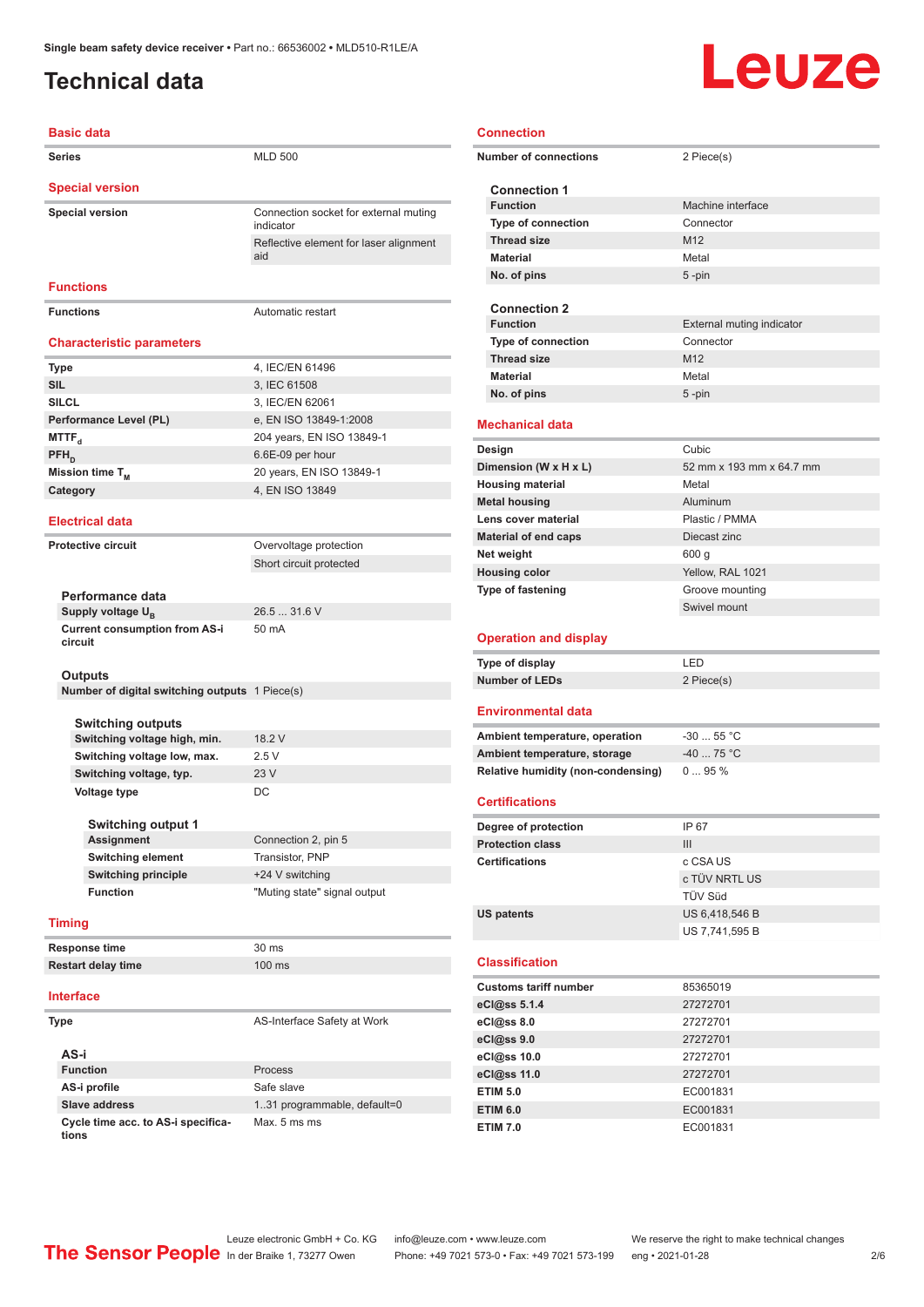## <span id="page-2-0"></span>**Dimensioned drawings**

All dimensions in millimeters



## **Electrical connection**

#### **Connection 1**

| <b>Function</b>    | Machine interface |
|--------------------|-------------------|
| Type of connection | Connector         |
| <b>Thread size</b> | M12               |
| <b>Type</b>        | Male              |
| <b>Material</b>    | Metal             |
| No. of pins        | $5$ -pin          |
| Encoding           | A-coded           |

### **Pin Pin assignment Conductor Conductor Color 1** AS-i+ Brown **2** n.c. White **3** AS-i- Blue **4** n.c. Black **5 h**.c. Gray



Leuze

#### **Connection 2**

| <b>Function</b>           | External muting indicator |
|---------------------------|---------------------------|
| <b>Type of connection</b> | Connector                 |
| <b>Thread size</b>        | M12                       |
| <b>Type</b>               | Female                    |
| <b>Material</b>           | Metal                     |
| No. of pins               | $5$ -pin                  |
| Encoding                  | A-coded                   |

#### **Pin Pin assignment**

|   | $AS-i+$                     |
|---|-----------------------------|
| 2 | 0 V (auxiliary supply)      |
|   | $AS - i -$                  |
| 4 | +24 V DC (auxiliary supply) |
|   | n.c.                        |

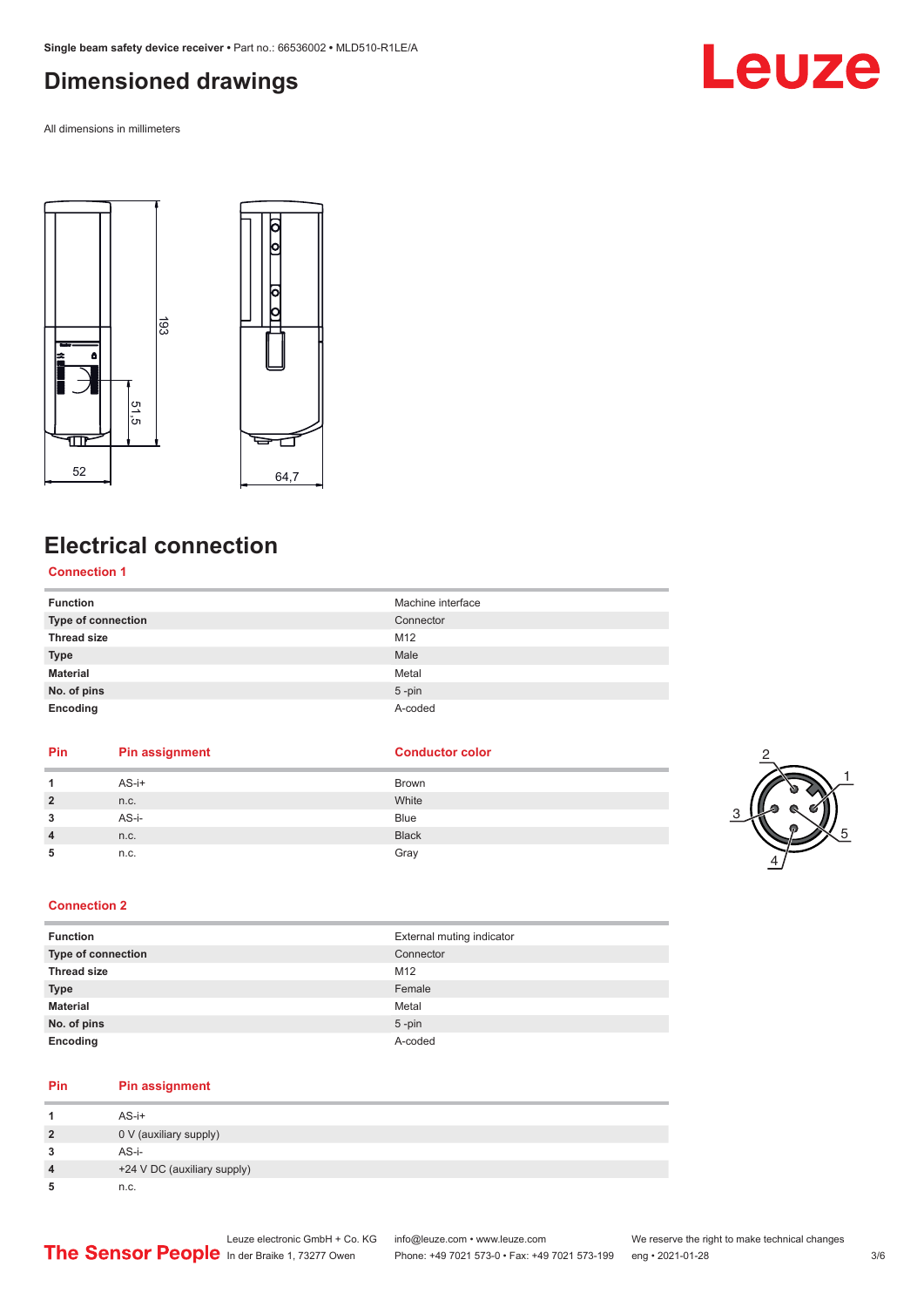## <span id="page-3-0"></span>**Operation and display**

# **Leuze**

| LED            | <b>Display</b>                                         | <b>Meaning</b>                                       |
|----------------|--------------------------------------------------------|------------------------------------------------------|
|                | Red, continuous light                                  | OSSD off.                                            |
|                | Green, continuous light                                | OSSD on                                              |
|                | Red, flashing, 1 Hz                                    | External error                                       |
|                | Red, flashing, 10 Hz                                   | Internal error                                       |
|                | Green, flashing, 1 Hz                                  | Weak signal, device not optimally aligned or soiled. |
| $\overline{2}$ | Yellow, continuous light                               | Start/restart interlock locked.                      |
|                | Off                                                    | No voltage on AS-i cable.                            |
|                | Red, continuous light                                  | AS-i slave not communicating with AS-i master        |
|                | Yellow, flashing                                       | AS-i slave has invalid address 0                     |
|                | Red/green, flashing alternately                        | AS-i slave device error or AS-i connection defective |
|                | Green, continuous light, flashing red at the same time | Periphery error                                      |
|                | Green, continuous light                                | AS-i slave communicating with AS-i master            |
|                |                                                        |                                                      |

## **Suitable transmitters**

|   | Part no. | <b>Designation</b> | <b>Article</b>                           | <b>Description</b>                                                                                                                                                                                         |
|---|----------|--------------------|------------------------------------------|------------------------------------------------------------------------------------------------------------------------------------------------------------------------------------------------------------|
| f | 66502001 | MLD500-T1L/A       | Single beam safety<br>device transmitter | Special version: Integrated laser alignment aid<br>Operating range: 0.5  70 m<br>Light source: LED, Infrared<br>Type of interface: AS-Interface Safety at Work<br>Connection: Connector, M12, Metal, 5-pin |

### **Part number code**

Part designation: **MLDxyy-zab/t**

| <b>MLD</b> | Multiple light beam safety device                                                                                                                                                                                                                                                                 |
|------------|---------------------------------------------------------------------------------------------------------------------------------------------------------------------------------------------------------------------------------------------------------------------------------------------------|
| x          | <b>Series</b><br>3: MLD 300<br>5: MLD 500                                                                                                                                                                                                                                                         |
| yy         | <b>Function classes</b><br>00: transmitter<br>10: automatic restart<br>12: external testing<br>20: EDM/RES<br>30: muting<br>35: timing controlled 4-sensor muting                                                                                                                                 |
| z          | Device type<br>T: transmitter<br>R: receiver<br>RT: transceiver<br>xT: transmitter with high range<br>xR: receiver for high range                                                                                                                                                                 |
| a          | Number of beams                                                                                                                                                                                                                                                                                   |
| b          | Option<br>L: integrated laser alignment aid (for transmitter/receiver)<br>M: integrated status indicator (MLD 320, MLD 520) or integrated status and muting indicator (MLD 330, MLD 335, MLD 510/A, MLD 530,<br>MLD 535)<br>E: connection socket for external muting indicator (AS-i models only) |
| /t         | Safety-related switching outputs (OSSDs), connection technology<br>-: transistor output, M12 plug<br>A: integrated AS-i interface, M12 plug, (safety bus system)                                                                                                                                  |
|            |                                                                                                                                                                                                                                                                                                   |
|            | <b>Note</b>                                                                                                                                                                                                                                                                                       |
|            | $\&$ A list with all available device types can be found on the Leuze website at www.leuze.com.                                                                                                                                                                                                   |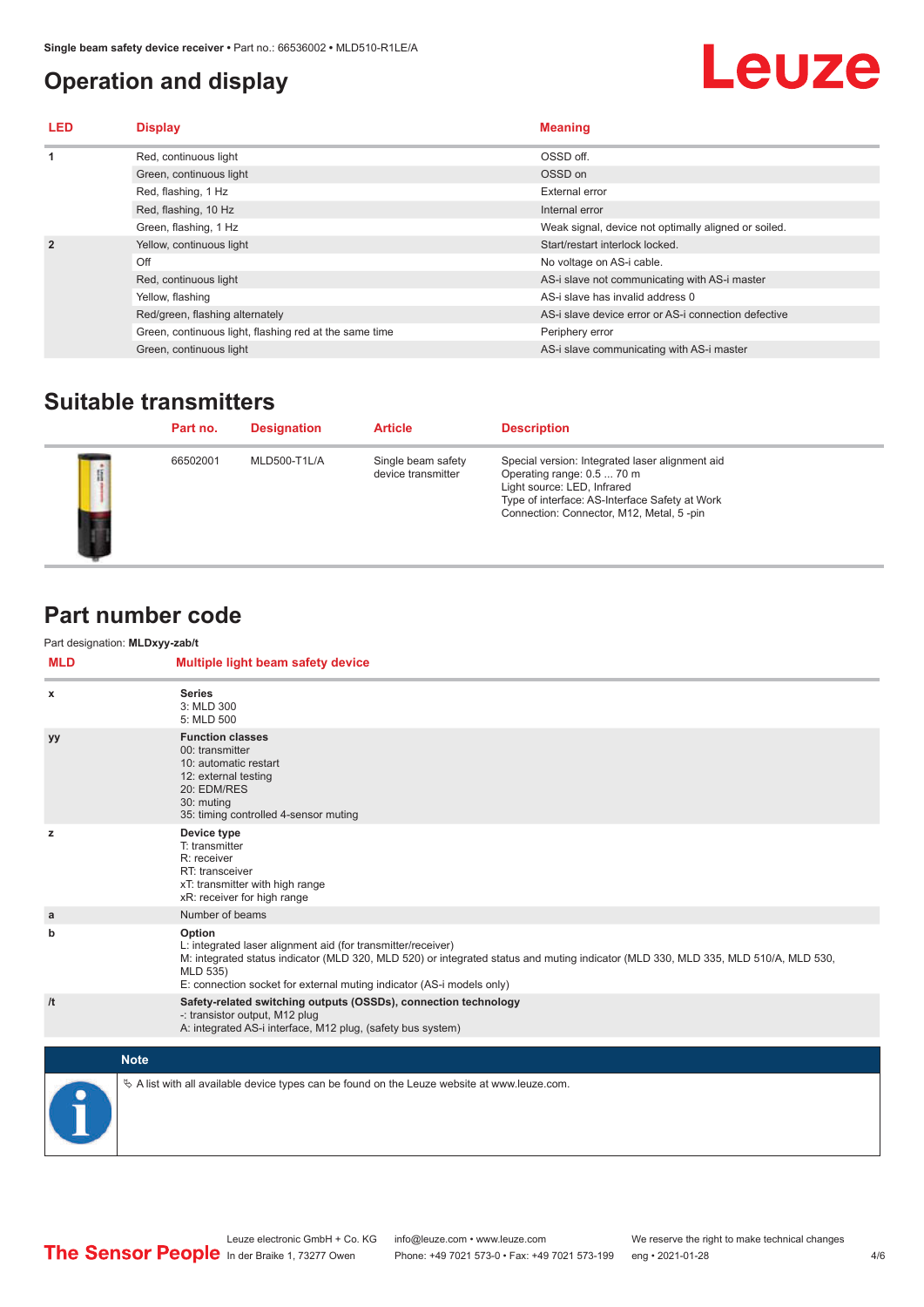## **Accessories**



## Connection technology - Connection cables

|   |          | Part no.           | <b>Designation</b> | <b>Article</b>                                                                                                                                              | <b>Description</b>                                                                                                                                           |
|---|----------|--------------------|--------------------|-------------------------------------------------------------------------------------------------------------------------------------------------------------|--------------------------------------------------------------------------------------------------------------------------------------------------------------|
| W | 50133859 | KD S-M12-5A-P1-020 | Connection cable   | Connection 1: Connector, M12, Axial, Female, A-coded, 5-pin<br>Connection 2: Open end<br>Shielded: Yes<br>Cable length: 2,000 mm<br>Sheathing material: PUR |                                                                                                                                                              |
|   | W        | 50137014           | KD S-M12-5A-P1-150 | Connection cable                                                                                                                                            | Connection 1: Connector, M12, Axial, Female, A-coded, 5-pin<br>Connection 2: Open end<br>Shielded: Yes<br>Cable length: 15,000 mm<br>Sheathing material: PUR |
|   | WL       | 50136146           | KD S-M12-5A-P1-250 | Connection cable                                                                                                                                            | Connection 1: Connector, M12, Axial, Female, A-coded, 5-pin<br>Connection 2: Open end<br>Shielded: Yes<br>Cable length: 10,000 mm<br>Sheathing material: PVC |

## Muting - Mounting systems

| Part no. | <b>Designation</b> | <b>Article</b>       | <b>Description</b>                                                                                                                                                                                                   |
|----------|--------------------|----------------------|----------------------------------------------------------------------------------------------------------------------------------------------------------------------------------------------------------------------|
| 424421   | BT-SB10            | Mounting bracket set | Design of mounting device: Mounting clamp<br>Fastening, at system: Through-hole mounting<br>Mounting bracket, at device: Clampable<br>Type of mounting device: Swiveling<br>Swivel range: -8  8 °<br>Material: Metal |

### Services

| Part no. | <b>Designation</b> | <b>Article</b>                               | <b>Description</b>                                                                                                                                                                                                                                                                                                                                                                                                                                                                                      |
|----------|--------------------|----------------------------------------------|---------------------------------------------------------------------------------------------------------------------------------------------------------------------------------------------------------------------------------------------------------------------------------------------------------------------------------------------------------------------------------------------------------------------------------------------------------------------------------------------------------|
| S981050  | CS40-I-140         | Safety inspection<br>"Safety light barriers" | Details: Checking of a safety light barrier application in accordance with<br>current standards and guidelines. Inclusion of the device and machine data in<br>a database, production of a test log per application.<br>Conditions: It must be possible to stop the machine, support provided by<br>customer's employees and access to the machine for Leuze employees must<br>be ensured.<br>Restrictions: Travel costs and accommodation expenses charged separately<br>and according to expenditure. |
| S981046  | CS40-S-140         | Start-up support                             | Details: For safety devices including stopping time measurement and initial<br>inspection.<br>Conditions: Devices and connection cables are already mounted, price not<br>including travel costs and, if applicable, accommodation expenses.<br>Restrictions: Max. 2 h., no mechanical (mounting) and electrical (wiring) work<br>performed, no changes (attachments, wiring, programming) to third-party<br>components in the nearby environment.                                                      |